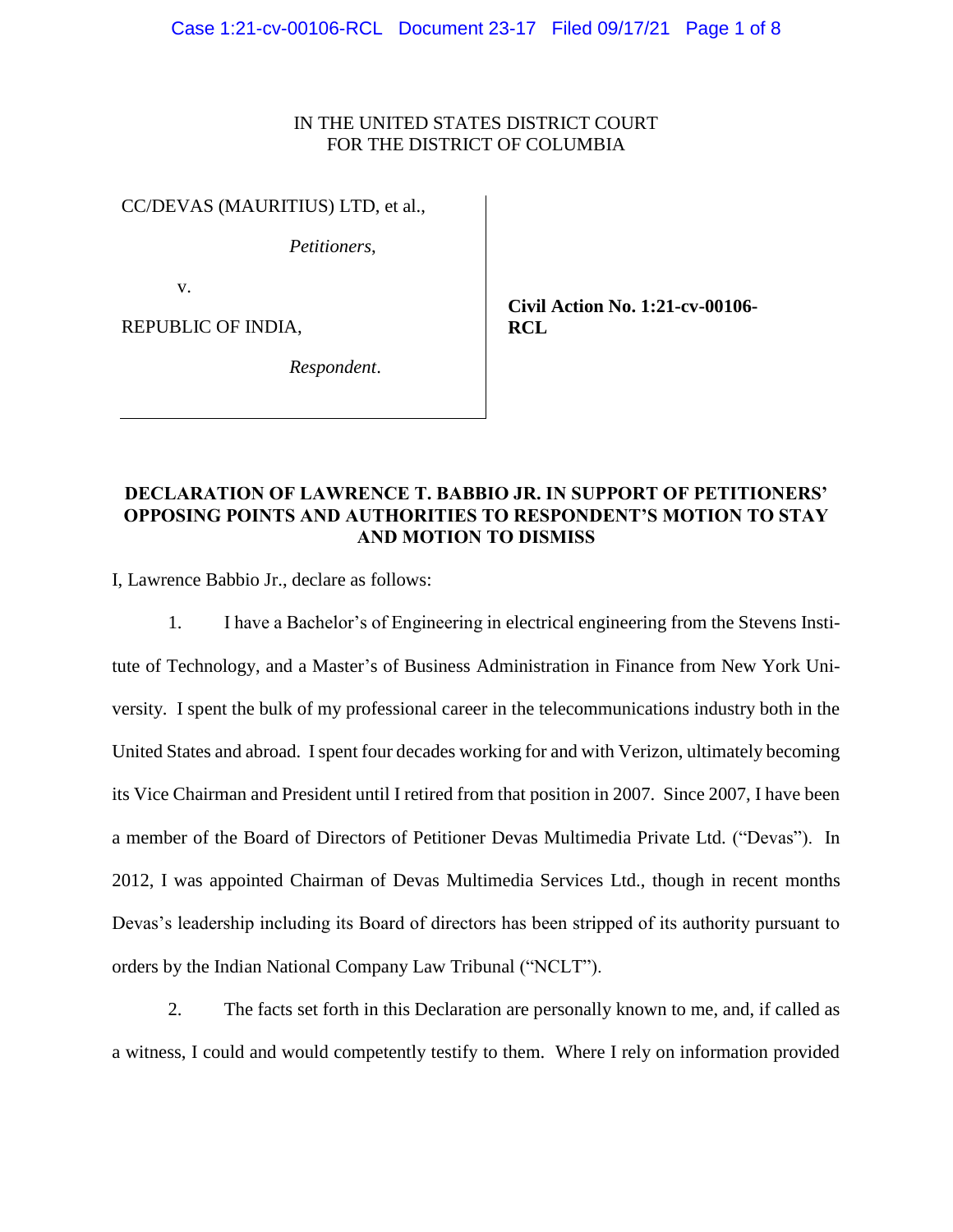#### Case 1:21-cv-00106-RCL Document 23-17 Filed 09/17/21 Page 2 of 8

by others, I identify the source of information which is true to the best of my knowledge, information and belief.

3. I became involved as an investor in Devas in 2007 when I joined its board of directors in 2007. At the time, Devas was a new company seeking to bring a variety of new multimedia platforms to India, particularly through satellite medium. I had just retired as the Vice Chairman and President of Verizon, and I hoped to bring my decades of experience in telecommunications to help Devas succeed. Similar to my fellow board members, I own a certain portion of the equity in Devas.

4. I have spent nearly fourteen years on the Devas board and am familiar with Devas's corporate structure. Specifically, Devas is owned by multiple Mauritian entities, CC/Devas (Mauritius) Ltd. ("CC/Devas"), Devas Employees Mauritius Private Limited ("DEMPL") and Telcom Devas Mauritius Limited ("Telcom Devas") (together the "Petitioners"). CC/Devas holds 17.06 percent, DEMPL holds 3.48 percent and Telcom Devas holds 17.06 percent of Devas's shares. Each of these companies therefore has a substantial economic interest in Devas and Devas's assets. As Mauritian entities investing in Indian property, each of these companies received protection from the Bilateral Investment Treaty between Mauritius and India ("BIT"). ECF No. 1-8. After India expropriated Petitioners' investment in Devas in violation of the BIT, a three-member arbitral tribunal was constituted in accordance with UNCITRAL Rules (the "Tribunal"). The Tribunal issued an Award on Jurisdiction and Merits (the "Merits Award") on July 25, 2016, ECF No. 1-6, and the Award on Quantum (the "Quantum Award") on October 13, 2020, ECF No. 1-4. The Quantum Award awarded Petitioners over \$110 million. *Id.* ¶ 663.

5. In my role as a board member of Devas, I keep up on legal proceedings relevant to the company, including legal proceedings related to the arbitration award won by Devas against

2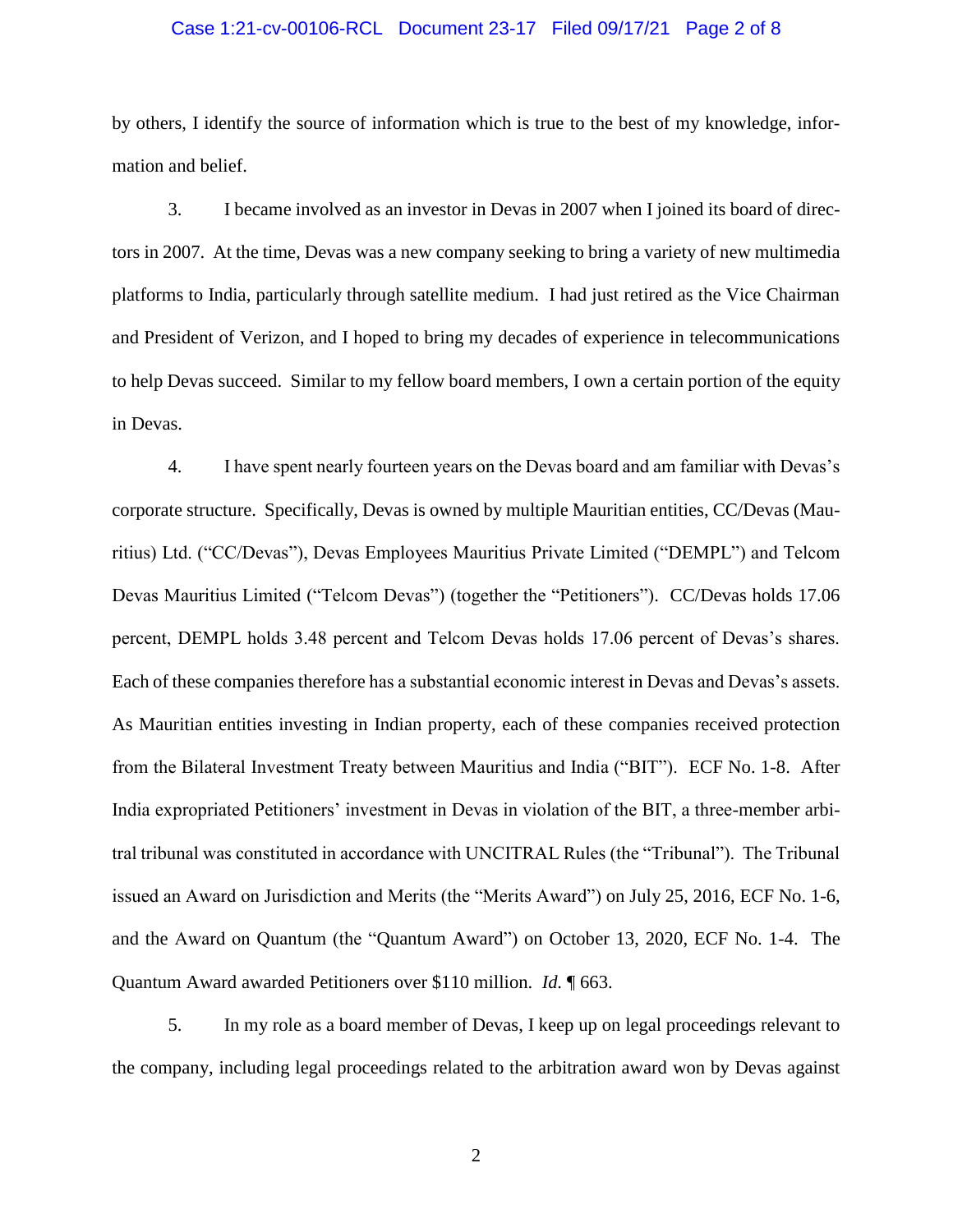#### Case 1:21-cv-00106-RCL Document 23-17 Filed 09/17/21 Page 3 of 8

Antrix, which was administered by the International Chamber of Commerce ("ICC Award") and its enforcement. I am also familiar with Antrix's efforts to set aside the ICC Award in India, and various retaliatory investigations and other measures that the Indian government has taken against Devas and its officers and employees.

#### **India's Initial Retaliatory Measures**

6. Ever since Devas initiated the ICC Arbitration against Antrix, followed by the Petitioners' action against India under the BIT, India's various agencies have taken a number of retaliatory actions against Devas and its employees.

7. India's Registrar of Companies ("ROC") targeted Devas as early as 2011, when Devas filed for arbitration against Antrix, by initiating an investigation into Devas and attempting to cancel Devas's registration and wind up the company. Devas applied to the High Court of Delhi, which issued interim orders in 2011 and 2012 enjoining the ROC from taking any coercive actions against Devas.

8. The Enforcement Directorate ("ED") of the Ministry of Finance commenced an investigation into Devas in 2011, shortly after Devas initiated arbitration proceedings against Antrix. The ED has since launched additional investigations into Devas. In early January 2017, it froze Devas's Indian mutual fund investments and bank accounts as well as the bank accounts of several Devas personnel. That same month, the ED raided Devas's Bangalore offices and detained Devas personnel overnight for interrogation. These personnel were denied access to counsel and coerced into signing written statements prepared by the ED, which were retracted after they were released from the illegal custody. In January 2019, the ED then purported to issue a \$220 million penalty order against Devas, its investors (including Petitioners), and present and former directors/officers.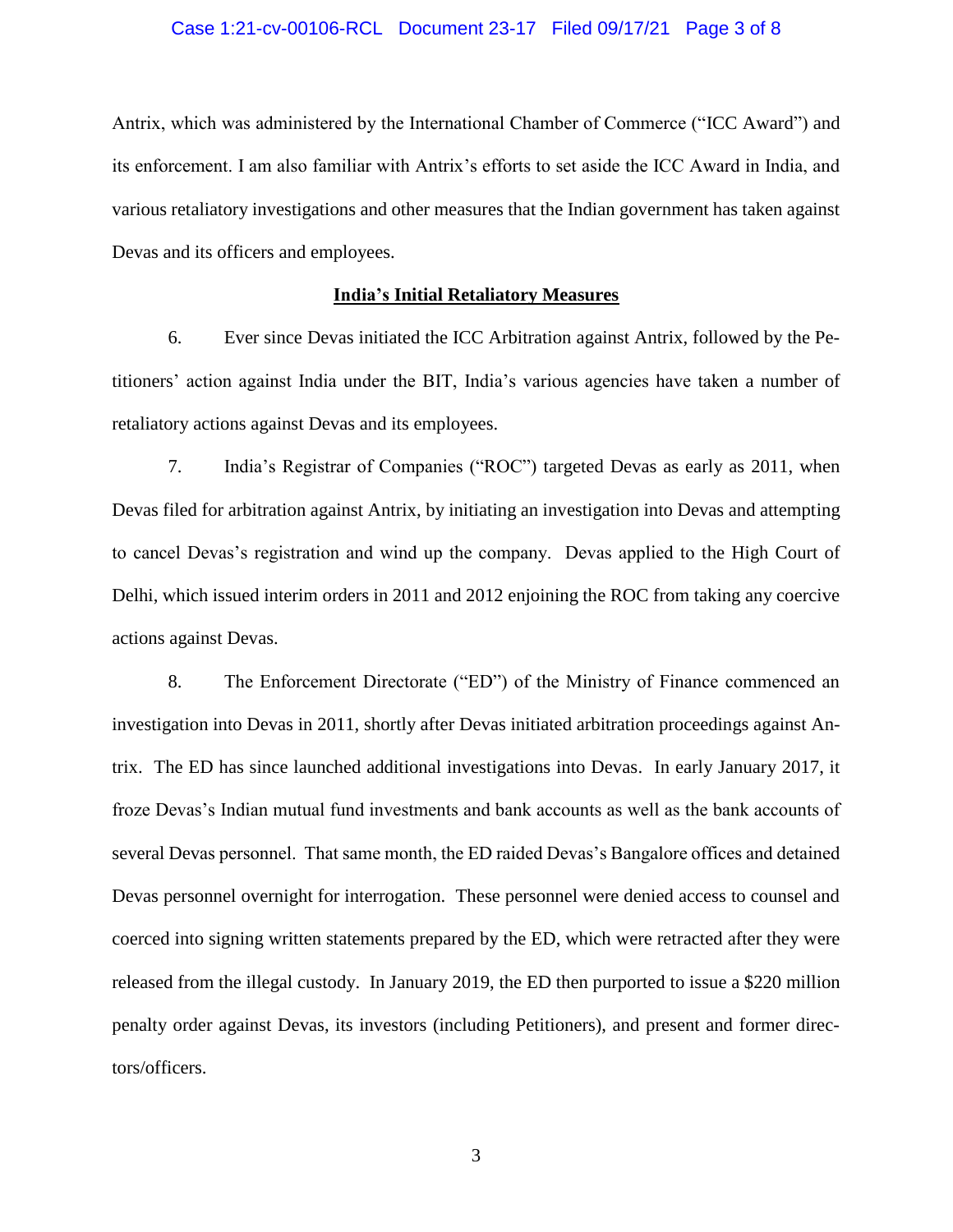#### Case 1:21-cv-00106-RCL Document 23-17 Filed 09/17/21 Page 4 of 8

9. India's Central Bureau of Investigation ("CBI") launched an investigation into Devas, two of its officers, and other former officials at Antrix and the Department of Space in 2015, just months before the ICC Award was issued. The CBI issued a so-called "charge sheet" listing allegations against these individuals in August 2016 and accusing Devas as an accessory to a crime because the Devas-Antrix Agreement was not financially advantageous to India in hindsight. This was followed by a supplementary charge sheet in January 2019. On January 6, 2020, Devas filed for a deferment of arguments of charges until the conclusion of the CBI's investigation and on other grounds.

#### **Set Aside Proceedings of the ICC Award in India**

10. The ICC arbitral tribunal rendered the ICC Award on September 14, 2015. Thereafter, Devas sought to confirm the ICC Award before the District Court of the Western District of Washington. At the same time, Antrix sought to set aside the ICC Award in Bangalore. At the time that the Washington court confirmed the ICC Award, the question of where the set aside proceedings against the ICC Award must occur—New Delhi or Bangalore—was before the Indian Supreme Court. On November 4, 2020, the Indian Supreme Court resolved that Antrix's petition to set aside the Award should be adjudicated before the High Court of Delhi. Attached hereto as **Exhibit 1** is a true and correct copy of the Indian Supreme Court's decision. The Indian Supreme Court determined that the award "shall be kept in abeyance till the Delhi High Court decides the application for stay" by Antrix. *Id.* at 5. The Indian Supreme Court further noted that Devas "will be entitled to seek a deposit of the sum awarded or part thereof before the Delhi High Court." *Id.*

11. On the same day, November 4, 2020, the Indian Ministry of Law and Justice enacted a special ordinance amending the Indian Arbitration and Conciliation Act of 1996 ("Arbitra-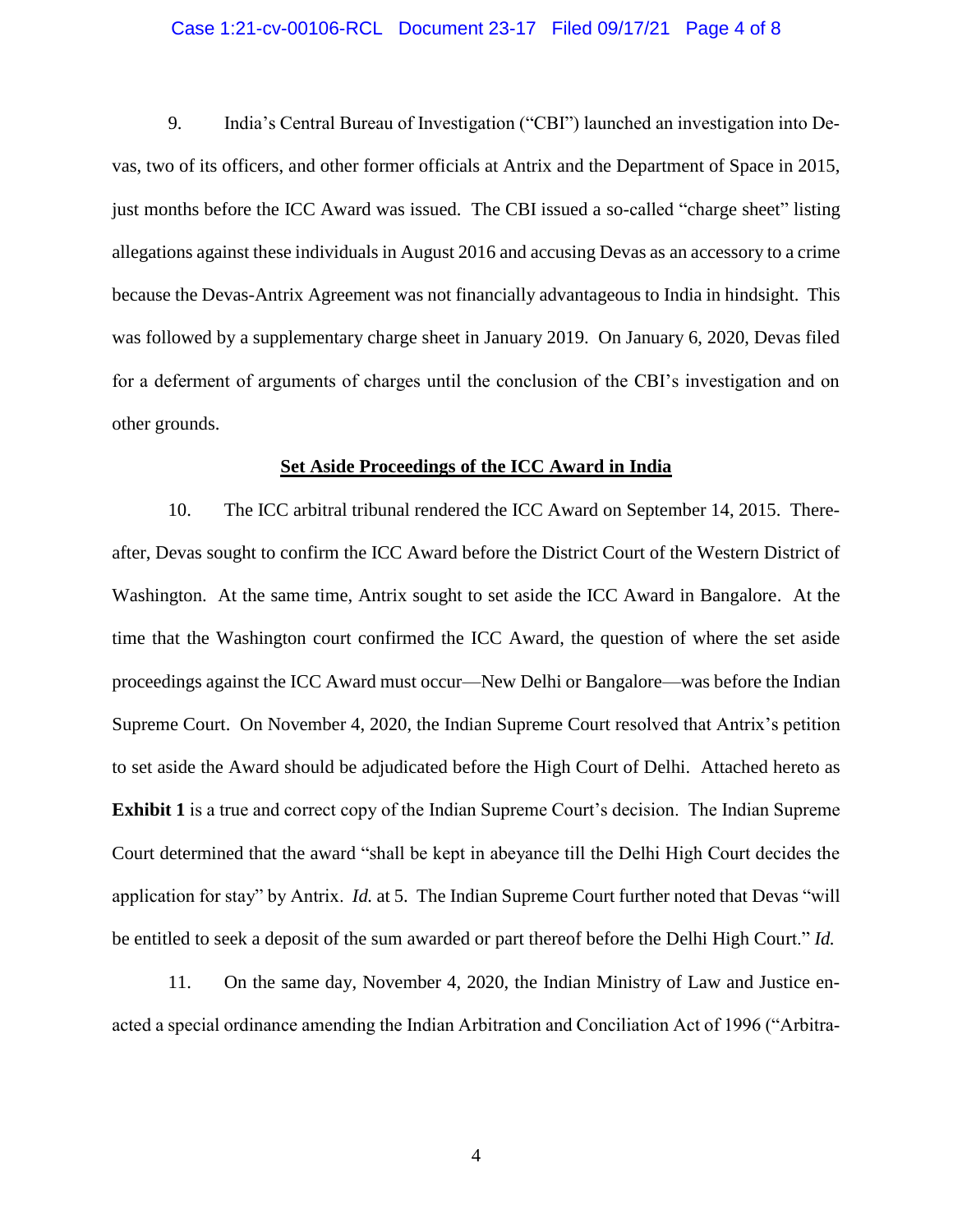#### Case 1:21-cv-00106-RCL Document 23-17 Filed 09/17/21 Page 5 of 8

tion Act"). Attached hereto as **Exhibit 2** is a true and correct copy of the Arbitration and Conciliation (Amendment) Ordinance, 2020 ("Ordinance"). The Ordinance amended the Arbitration Act to provide that, "where the Court is satisfied that a prima facie case is made out . . . that the arbitration agreement or contract which is the basis of the award . . . was induced or effected by fraud or corruption, it shall stay the award unconditionally." *Id.* art. 2(a). The Ordinance has retrospective effect. *Id.* art. 2, expl.

12. The Indian Supreme Court did not express any view on the constitutionality or applicability of the special ordinance in its decision regarding the venue for Antrix's set aside proceedings. *See* Ex. 1.

13. Indian authorities appear to have issued the Ordinance with the Award in mind. Mukul Rohatgi, the former Attorney General of India, stated that "[t]he timing of this ordinance is very suspicious" as it was issued "at a time when the Delhi High Court will start the enforcement hearings in the Devas Multimedia-Antrix Corporation matter." His remarks were published in an article by Payaswini Upadhyay, *A Change to the Arbitration Law Whose Purpose Is Unclear*, Bloomberg Quint (Nov. 24, 2020), a true and correct copy of which is attached hereto as **Exhibit 3**. Mr. Rohatgi went on to opine that, "[t]he ordinance was probably issued and signed a few days before the Devas-Antrix hearing at the Supreme Court." *Id.* at 1.

#### **India's Retaliatory Measures After The US Judgment**

14. On November 4, 2020, the same day the Western District of Washington entered judgment on the ICC Award in the amount of almost \$1.3 billion, Antrix and India intensified their attacks against Devas, the holder of the ICC Award, its officers, directors and shareholders. On November 4, 2020, the Commissioner of Income Tax for India sent a memo to India's Income-tax Appellate Tribunal, informing it of the creation of an "Inter-Ministerial Monitoring Committee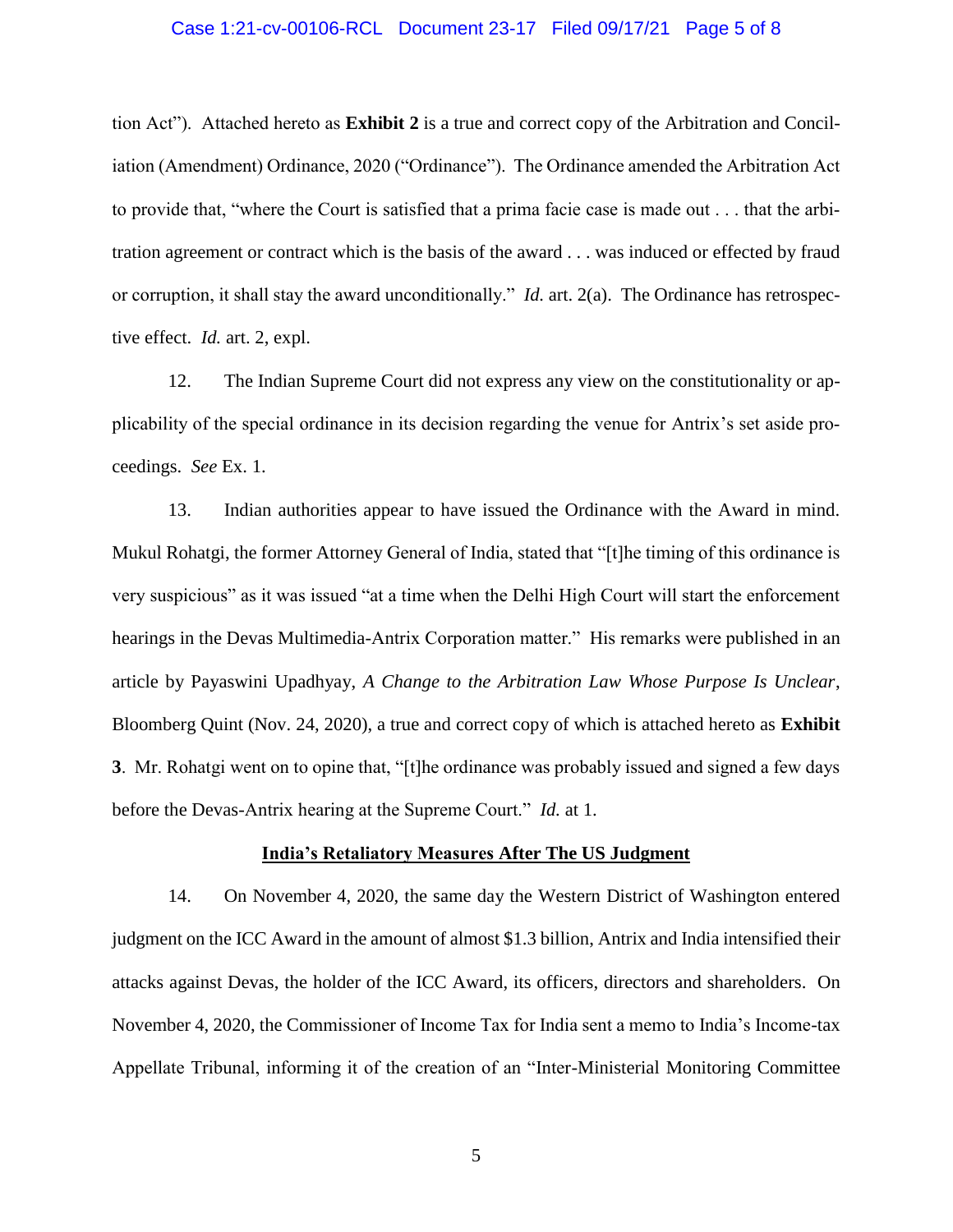#### Case 1:21-cv-00106-RCL Document 23-17 Filed 09/17/21 Page 6 of 8

. . . constituted with the approval of Hon'ble Finance Minister to expedite the statutory proceedings pending in the case of M/s. Devas Multimedia Pvt. Ltd., on a war footing so as to reach conclusion and finality in such cases at the earliest." ECF No. 1-22. As set forth in the memo, this Committee, the "IMCC," would "monitor[] the progress on a daily basis" and meet "on a weekly basis." The Committee requested expedited treatment of various harassing tax proceedings against Devas and its principals. *See id.*

15. On November 9, 2020, the ROC filed an urgent application before the High Court of Delhi to expedite hearings to challenge the court's 2011 and 2012 orders "restrain[ing] [ROC] from taking any coercive steps against" Devas. A true and correct copy of the ROC's application is attached hereto as **Exhibit 4**. The ROC alleged that its investigation of Devas was not complete and "various other irregularities with respect to [Devas] have also come to light." *Id.* ¶¶ 5–6.

16. On November 18, 2020, the Delhi High Court dismissed the ROC's request for an early hearing noting that "[n]o ground is made out to take up this writ petition for hearing out of turn." A true and correct copy of the Delhi High Court's decision is attached hereto as **Exhibit 5**.

17. On November 27, 2020, the ROC filed a further application listing several additional grounds justifying its purported urgency. A true and correct copy of the ROC's supplemental application is attached hereto as **Exhibit 6**.

18. On December 9, 2020, the Delhi High Court issued an order pursuant to a videoconference hearing where the Additional Solicitor General of India, Mr. N. Venkataramana, appeared on behalf of the ROC. A true and correct copy of the Delhi High Court's order is attached hereto as **Exhibit 7**. A week later, on December 16, 2020, the Delhi High Court set a hearing date for February 16, 2021 for the matter. A true and correct copy of the Delhi High Court's decision is attached hereto as **Exhibit 8**.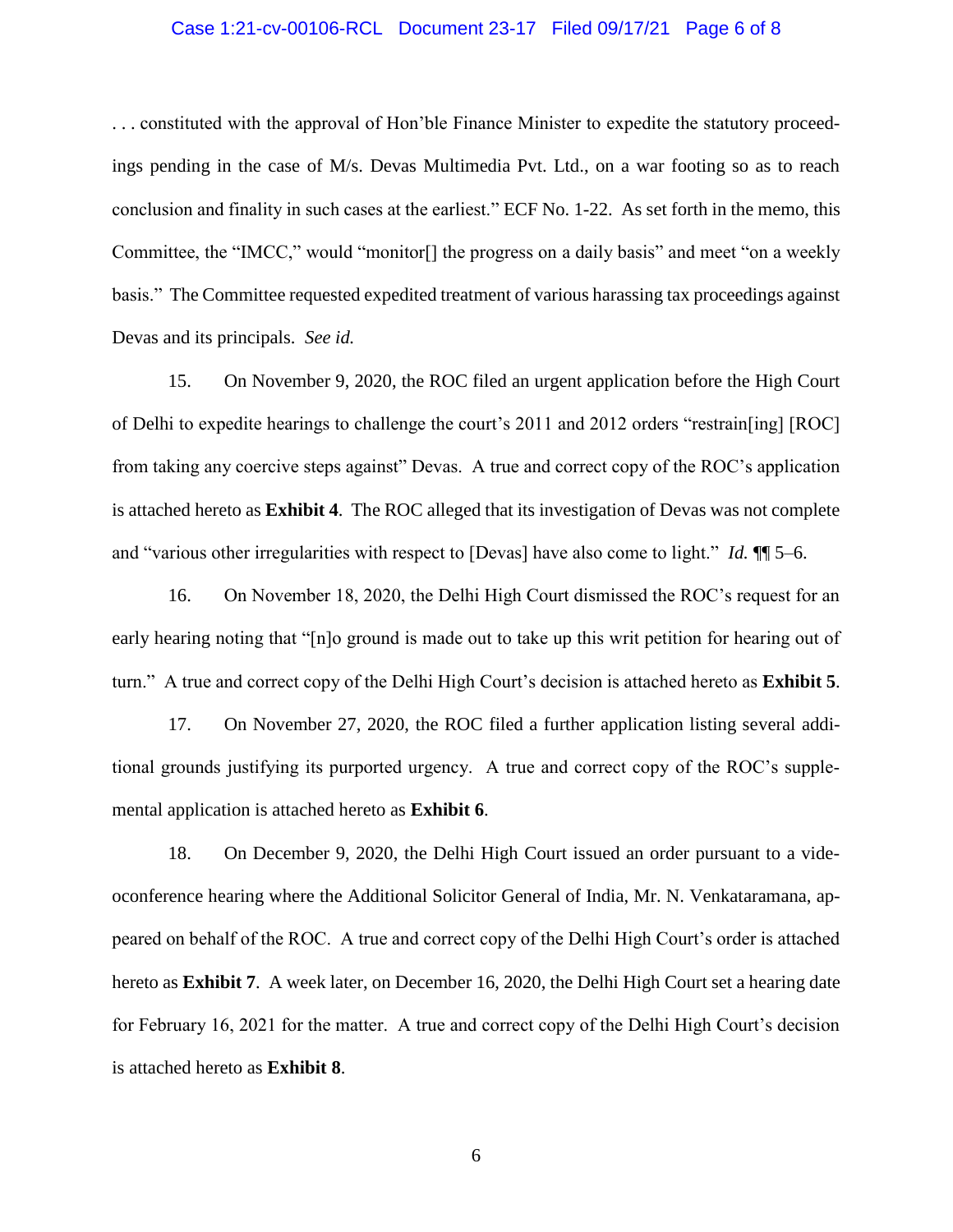#### Case 1:21-cv-00106-RCL Document 23-17 Filed 09/17/21 Page 7 of 8

19. On January 18, 2021, Antrix filed a petition to wind up its own award-creditor, Devas, before the Bengaluru division of the National Company Law Tribunal ("NCLT") on newly formulated grounds that the Devas Antrix Agreement had been obtained fraudulently and that an immediate wind-up of Devas was an appropriate remedy. A true and correct copy of Antrix's petition is attached hereto as **Exhibit 9**. Antrix never raised these fraud allegations during the Arbitration or in confirmation proceedings in the Western District of Washington. India never levelled these charges against Devas in the BIT Arbitration either. On the same day as the hearing on Antrix's petition, January 19, 2021, the NCLT issued an order appointing a Provisional Liquidator who is appointed to his position by the Central Government of India and is under its supervisory authority. A true and correct copy of the NCLT's order is attached hereto as **Exhibit 10**. The Provisional Liquidator was instructed "to forthwith take into his or its custody or control all property, effects and actionable claims" of Devas. Ex. 10,  $\P$  11. Since then, the NCLT has officially liquidated Devas. A true and correct copy of the final liquidation order is attached hereto as **Exhibit 11**.